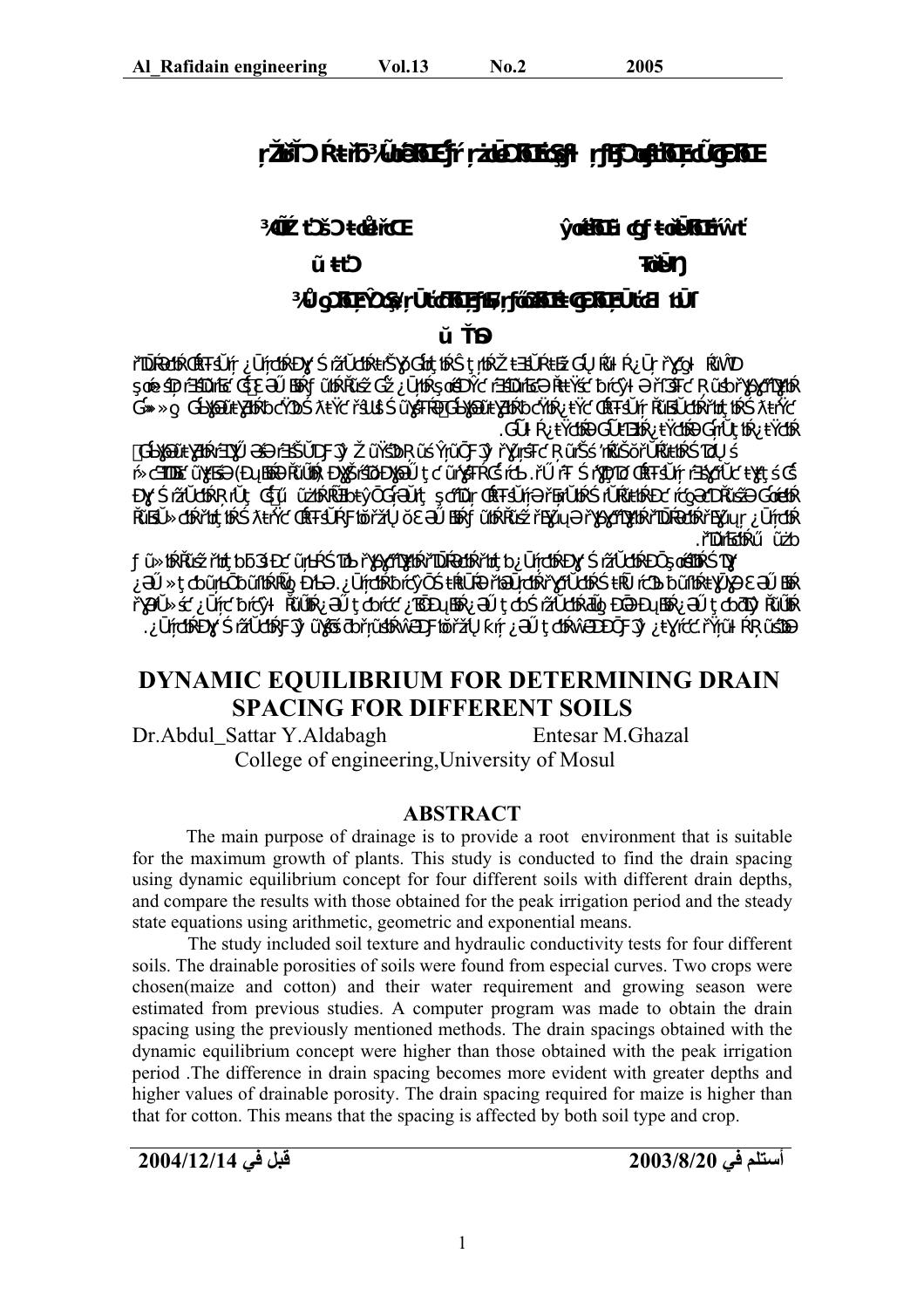, troni tero je obec je obec je obec je obec tero je obec konzulstvo redovine je obec je obec je obec je obec k .[1] O O O U U . [2] U U U . U O O O O UO OU . $[3]$  $\tilde{O}$   $\tilde{O}$   $\tilde{O}$   $\tilde{O}$   $\tilde{O}$   $\tilde{O}$ Ō vertilisti view vertilisti view vertilisti view vertilisti view vertilisti view vertilisti view vertilisti view vertilisti view vertilisti view vertilisti view vertilisti view vertilisti view vertilisti view vertilisti v  $\Box$   $\Box$   $\Box$   $\Box$   $\Box$   $\Box$   $\Box$ OUO O U ¿Ű»ƔŬ Ɠ»ŲũƗŔ 'nŕ»ƈƅŔ ƐƏśŬƈ ƉŐž řƆŗƂƈƅŔ řƔũƅŔ ¿ŗƁ ƌƅŪŗ ƇśƔŬ řƔũ ¿Ƅƅ řƔŨżśƅŔ 'nŕƈ ƉŌ űŔũśžŕŗƏ.ŘũśſƅŔ  $U$   $U$   $U$   $U$   $i$ <sup> $\alpha$ </sup> $i$  $\beta$  $i$ O<sub>v</sub>o $\Box$ U U ÖÖGŞIŞTIĞIQI SUƏ SIQIŞI TAXISI SUƏ SIQUŞI SIQISI SIQUSU. SIQULARI SIQULARI SIQULARI SIQULARI SIQULARI SIQU ƒƏƊŬ»ƅŔ ŽƔũŰ»śƅŔ ƉŌ Ɠƍ řƅŕţƅŔ ƋŨƍ Ɠž řƔŬŕŬƗŔ ŘŧŷŕƂƅŔ Ɖŏ. ƒũƅŔ ƇŬƏƈ řƔŕƎƊ Ɠž ƌŗ šƏƈŬƈ ƐƏśŬƈ ƑƆŷŌ O U Č ŵƏ»ŲƏƈƅŔ ŔŨƍ Ɖŷ ŘũƏŮƊƈ ŚŕŬŔũŧ ŧ ŠƏ Ƈ ƅ ũŴƊƅŕŗƏ.ƓŷŔũŪƅŔ ŞŕśƊƙŔ ƑƆŷ ŔũŝŎƈ řƊŪŔƏƈƅŔ ƐƏśŬƈ ŢŗŰƔ O U  $\blacksquare$  $\Box$ O UO U $\blacksquare$ .ƓŬƗŔ ¿ŧŸƈƅŔƏ ¿Ɣ»ŰƏśƅŔ [6] Ɠ»ž ŕƈƄřŠŬ»ƊƅŔ ŧ໊Ɣƙ Ŗũ»śƅŔ Ɖƈ ŵŔƏƊŌ řŸŗũŌ ƑƆŷ řƔũŗśŦƈ ŚŕŰƏţž ŚƔũŠŌ  $\overline{U}$   $\overline{O}$   $\overline{P}$   $\overline{[8]}$   $\overline{[8]}$   $\overline{[7]}$  $U$   $(1)$ (2)  $\dot{\mathbf{U}}$  .  $\%75$   $\dot{\mathbf{U}}$ Ù Ù  $\dot{U}$   $\dot{U}$   $\dot{U}$   $\dot{U}$   $\dot{U}$   $\dot{U}$   $[9,10]$   $\vdots$   $[11]$   $\dot{U}$  $[11]$  $(\frac{1}{4})$  x x  $\frac{1}{4}$ O O %75 Ŭ Ŭ  $.$ [10] (3) Ù  $x = \overline{\phantom{a} (Ri) \hat{U}}$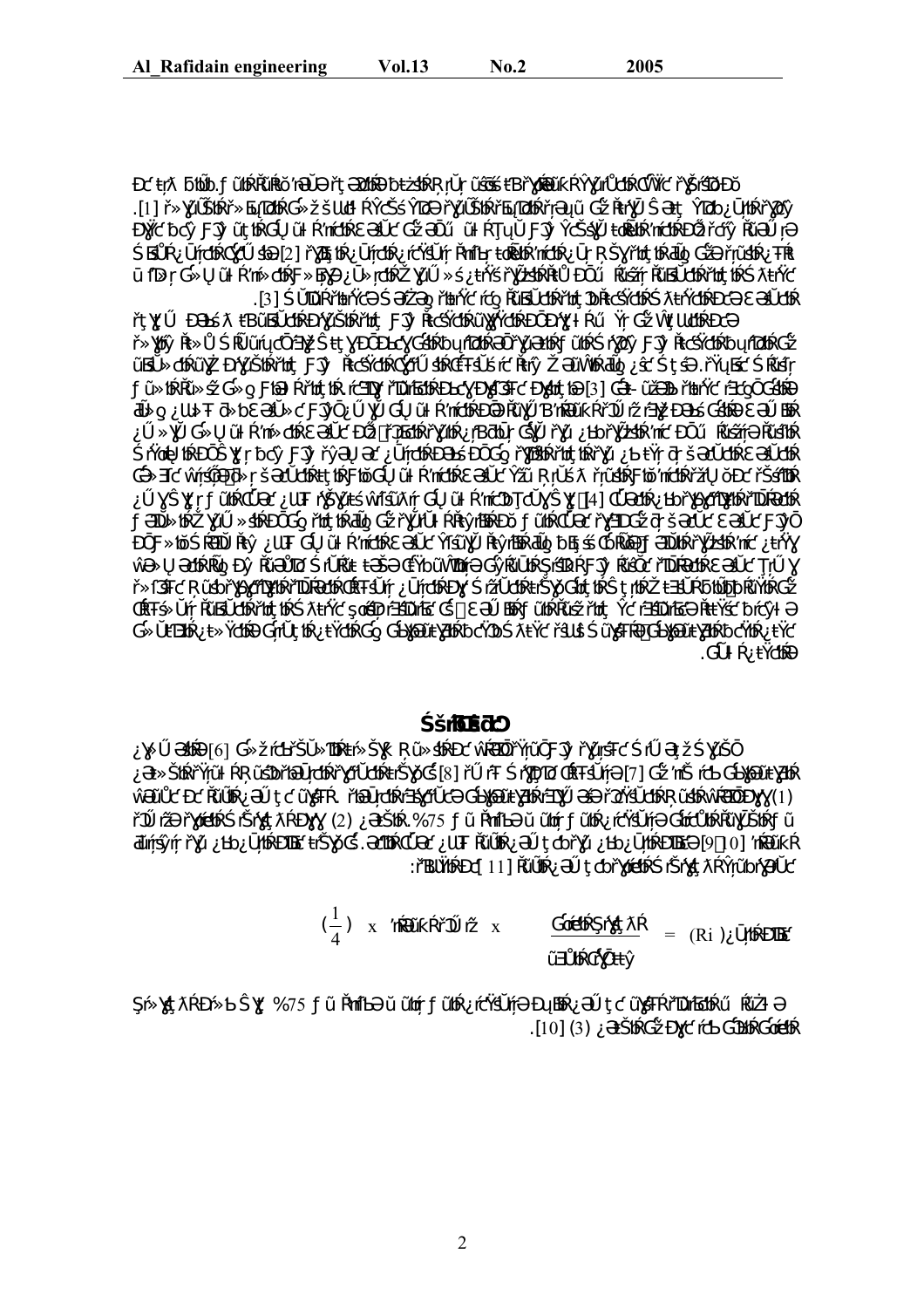| $(\mu)$     |     | (K) |     | $(1)$ $\varnothing$ |     |               |
|-------------|-----|-----|-----|---------------------|-----|---------------|
| $[8]$ $\mu$ | K   |     | ØÔĈ | ÔĈ                  | ÔĈ  |               |
|             |     |     |     |                     |     |               |
| 0.15        | 60  |     | 890 | 40                  | 70  | A             |
| 0.09        | 20  |     | 420 | 480                 | 100 | B             |
| 0.042       | O   |     | 180 | 630                 | 190 | $\mathcal{C}$ |
| 0.031       | 4.5 |     | 300 | 290                 | 410 | D             |

| Ø | Ø    | ØØ | [9.10] | $\bullet$ | $(2)$ $\varnothing$ |
|---|------|----|--------|-----------|---------------------|
|   | Ø    |    |        |           |                     |
|   | 0.7  |    | 3      | 28.3      |                     |
|   | 6.61 |    | 3      | 273.4     |                     |
|   | 9.3  |    | 3      | 384       |                     |
|   | 8.71 |    | 4      | 261.3     |                     |
|   | 4.0  |    | 6      | 82        |                     |

**¾ƍŮšƆƃ ŗƒŧ ¾Ƃƃ ¾ŨŕƃŒ ƇƈƀƆƍ [10] ŇŒƍŧƗŒ ŗƄŮœżƍ ŗƒőœƆƃŒ ŘœŞœƒřšƙŒ (3) ¾ƍťŞƃŒ .ƍƆƈƃŒ ƅŪƍƆ ¾ƚŤ ƇűƀƃŒ ¾ŨŕƃŒ ƇƈƀƆ (ƅƍƒ)ŇŒƍŧƗŒ ŗƄŮœż (ŧƌŬ/ƅƄƆ) ƑőœƆƃŒ ŜœƒřšƙŒ ŧƌŬƃŒ (ƅƄƆ) ŗƒŧ ¾Ƃƃ** 0.45 7 8 ũŔŨŊ 2.53 5 60.6 ƉŕŬƔƊ 5.51 3 227.6 ũŕƔŌ 9.34 3 373.6 ƉŔũƔŪţ 10.22 3 422.4 ŪƏƈś 6.75 3 279.2 ŖŊ

 $1.20$   $4$   $36.0$  U

 $(3-2)$  O O  $\qquad \qquad$  U  $[8]$  FAO ŧ»Ÿŗ űũƗŔ Ɖ»ƈ şśŕƊƅŔ ƒŧŕŰśƁƛŔ ŧƏŧũƈƆƅ řŠƔśƊƄ ŕƂƈŷ ¿ƁƗŔƏ ƀƈŷƗŕŗ řƊũŕƂƈ ƑƊŧƗŔ ŧţƅŔ ŧƊŷ ŕƎśſƆƄ ƉƏƄś O (2.25) U [12] Abdel-kadir 

U  $\mathsf{U} \, \mathsf{O} \, \mathsf{O} \, \mathsf{O} \, \mathsf{O}$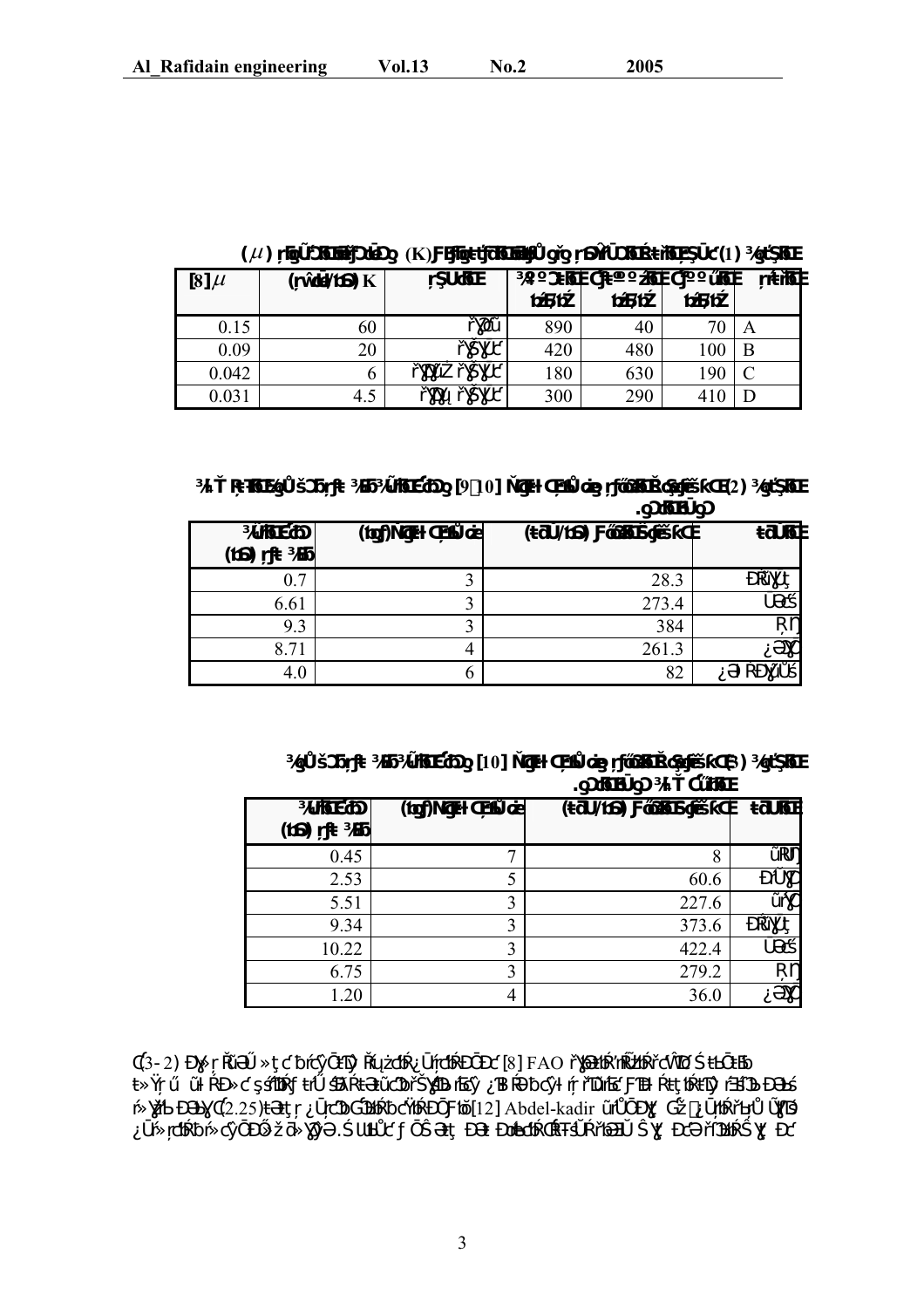|                             |                                                                              |             | $(5)$ Ù                                                                                     |                                                        |   |                         |   | $(3-1.5)$          |                                                                                                                                                                                                                                                                                                                                                                                                                                                                                                                        |                                    |                                                         |
|-----------------------------|------------------------------------------------------------------------------|-------------|---------------------------------------------------------------------------------------------|--------------------------------------------------------|---|-------------------------|---|--------------------|------------------------------------------------------------------------------------------------------------------------------------------------------------------------------------------------------------------------------------------------------------------------------------------------------------------------------------------------------------------------------------------------------------------------------------------------------------------------------------------------------------------------|------------------------------------|---------------------------------------------------------|
|                             | Ù                                                                            |             |                                                                                             |                                                        |   |                         |   | , $\dot{\text{U}}$ |                                                                                                                                                                                                                                                                                                                                                                                                                                                                                                                        | (1)<br>:[ $3$ ]                    |                                                         |
|                             |                                                                              |             |                                                                                             |                                                        |   |                         |   |                    |                                                                                                                                                                                                                                                                                                                                                                                                                                                                                                                        |                                    |                                                         |
| $L^2 = -$                   | $\frac{\pi^2 Kdt}{\mu \ln(1.16h_{0}/h_{t})}$                                 |             |                                                                                             |                                                        |   |                         |   |                    |                                                                                                                                                                                                                                                                                                                                                                                                                                                                                                                        |                                    | $\ldots$ (1)                                            |
|                             | $\mathsf{L} \mathsf{U}$                                                      | $\cdot$ (   | $=$ $( )$<br>$\begin{matrix} 1 \ 1 \end{matrix}$ ( )<br>$\begin{matrix} 1 \ 1 \end{matrix}$ | $(d = \frac{D}{1 + \frac{8D}{\pi L} \ln \frac{D}{U}})$ |   | ÙÙ                      | Ù | $\cdot$ (          | $\dot{U}$ ).<br>$\left( \begin{array}{cc} & \text{if } & \text{if } \\ & & \text{if } & \\ & & & \text{if } \\ & & & & \text{if } \\ & & & & \text{if } \\ & & & & & \text{if } \\ & & & & & \text{if } \\ & & & & & \text{if } \\ & & & & & & \text{if } \\ & & & & & & \text{if } \\ & & & & & & \text{if } \\ & & & & & & & \text{if } \\ & & & & & & & \text{if } \\ & & & & & & & \text{if } \\ & & & & & & & & \text{if } \\ & & & & & & & & \text{if } \\ & & & & & & & & \text{if } \\ & & & & & & & & \$<br>Ù | $\rm \grave{U}$<br>$(\ )$          | =L<br>=K<br>=t<br>= $\mu$<br>$= h_0$<br>$= h_t$<br>$=d$ |
| Õ<br>ÙÕ<br>Õ<br>Õ<br>Õ<br>Õ | Õ<br>Ù<br>ÙÕ<br>Õ                                                            | Ù<br>Ù<br>Õ | د<br>Õ                                                                                      | Ù<br>Õ<br>Õ<br>: [3]                                   | Ù | $\mathfrak s$<br>Ù<br>Ù |   | Ù<br>Ù<br>s<br>Ù   | $\cdot ( )$<br>$\dot{U}()$ .                                                                                                                                                                                                                                                                                                                                                                                                                                                                                           | $2\pi r = ( )\tilde{U}$<br>Ś<br>Ù. | $=\!\mathbf{U}$<br>$=$ D<br>$=r$<br>Ù<br>Ù              |
|                             |                                                                              |             |                                                                                             |                                                        |   |                         |   |                    |                                                                                                                                                                                                                                                                                                                                                                                                                                                                                                                        |                                    |                                                         |
|                             | $h^{\cdot} = \frac{h_0 + h_t}{2}$                                            |             |                                                                                             |                                                        |   |                         |   |                    |                                                                                                                                                                                                                                                                                                                                                                                                                                                                                                                        | $\ddot{\cdot}$                     | Ù                                                       |
|                             | $\hat{h} = \sqrt{h_0 \times h_t}$                                            |             |                                                                                             |                                                        |   |                         |   |                    |                                                                                                                                                                                                                                                                                                                                                                                                                                                                                                                        |                                    | Ù<br>(3)                                                |
|                             |                                                                              |             |                                                                                             |                                                        |   |                         |   |                    |                                                                                                                                                                                                                                                                                                                                                                                                                                                                                                                        | $\ddot{\phantom{a}}$               | Ù                                                       |
|                             | $h^{\prime} = \frac{1.16h_0 - h_t}{\ln \left( 1.16 \frac{h_0}{h_t} \right)}$ |             |                                                                                             |                                                        |   |                         |   |                    |                                                                                                                                                                                                                                                                                                                                                                                                                                                                                                                        |                                    | (4)                                                     |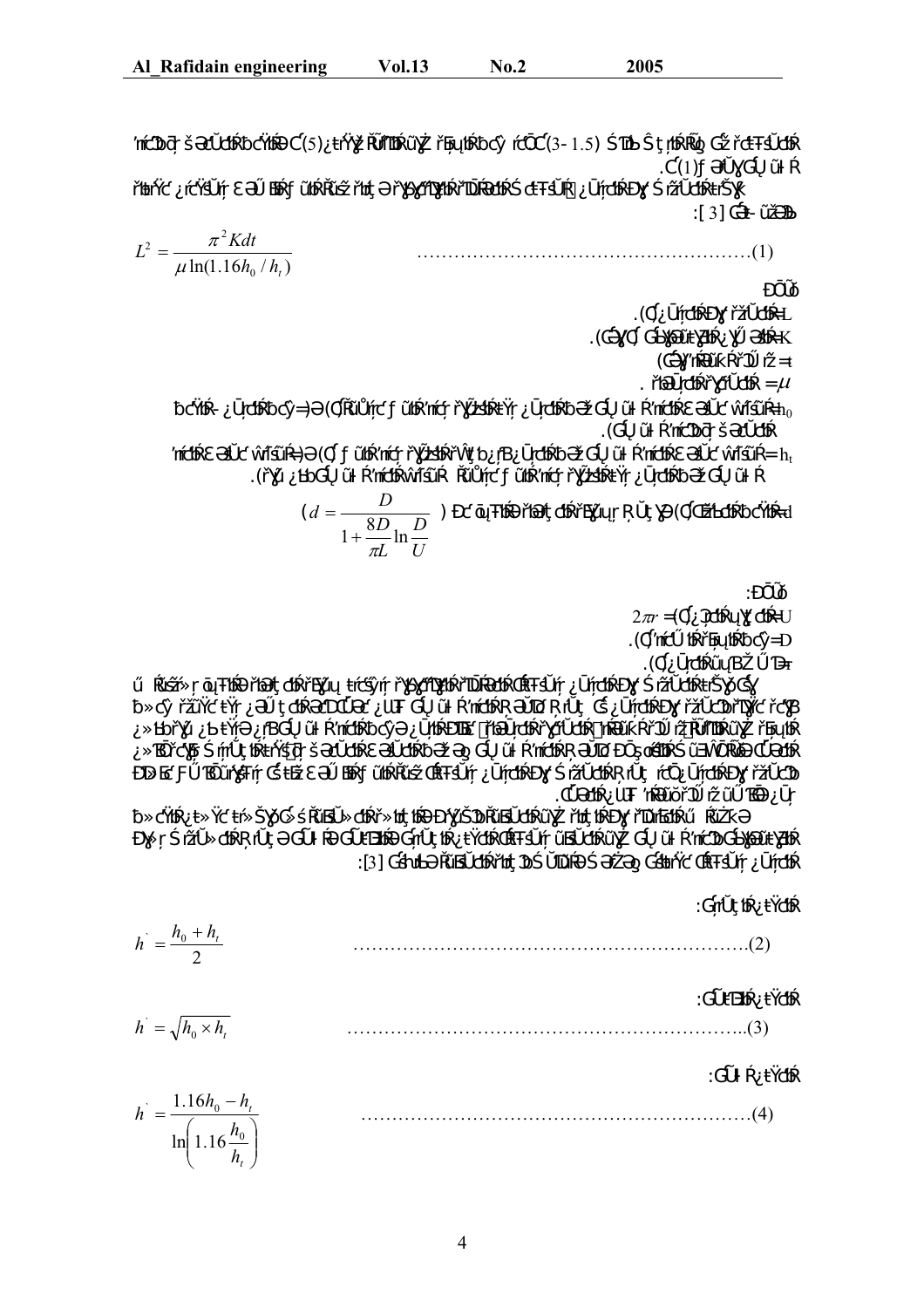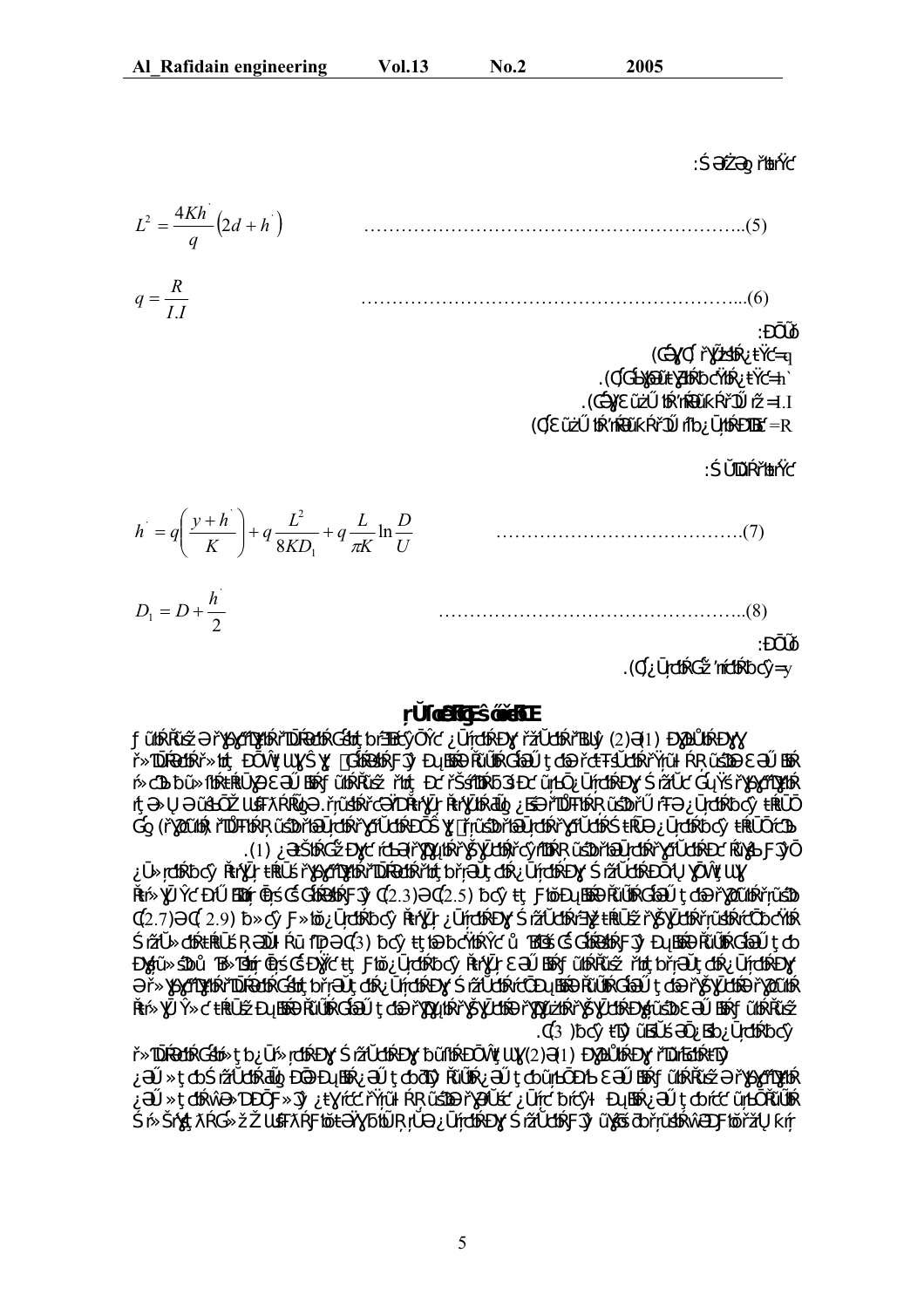| Al_Rafidain engineering                                                                                                                                                                                                                                                                                                                                                                                  | <b>Vol.13</b> | No.2           | 2005                     |       |                        |
|----------------------------------------------------------------------------------------------------------------------------------------------------------------------------------------------------------------------------------------------------------------------------------------------------------------------------------------------------------------------------------------------------------|---------------|----------------|--------------------------|-------|------------------------|
| Õ.Õ ÙÕ<br>Õ                                                                                                                                                                                                                                                                                                                                                                                              | ÙÙ            |                | Ù<br>(3)<br>(2)          |       |                        |
| ÕÕÕÕŨ<br>ÙÕÕÕŨ                                                                                                                                                                                                                                                                                                                                                                                           | Ù             |                | Ù<br>$(7-4)$ $\dot{U}$ . | Ù     |                        |
| $\begin{array}{ccc} &\textrm{ }&\textrm{ }&\textrm{ }\\ \textrm{ }&\textrm{ }&\textrm{ }&\textrm{ }\\ \textrm{ }&\textrm{ }&\textrm{ }&\textrm{ }\\ &\textrm{ }&\textrm{ }&\textrm{ }\\ &\textrm{ }&\textrm{ }&\textrm{ }\\ \textrm{ }&\textrm{ }&\textrm{ }&\textrm{ }\\ \textrm{ }&\textrm{ }&\textrm{ }&\textrm{ }\\ \textrm{ }&\textrm{ }&\textrm{ }&\textrm{ }\\ \textrm{$<br>Ù<br>Õ<br>Ù<br>Õ<br>Õ | Ù             | Ù<br>$(1.6)$ Ù |                          | Ù     | $\mathfrak s$<br>(1.7) |
| $\begin{array}{ccccc} \tilde{O} & \tilde{O} & \tilde{U} \\ - & \tilde{O} & \tilde{O} & \tilde{U}\tilde{O} \\ \tilde{O} & \tilde{O} & \tilde{O} \\ \tilde{O} & \tilde{O} & \end{array}$                                                                                                                                                                                                                   | Ù             | [13]<br>Ù      |                          | (1.6) | Ù<br>(1.7)             |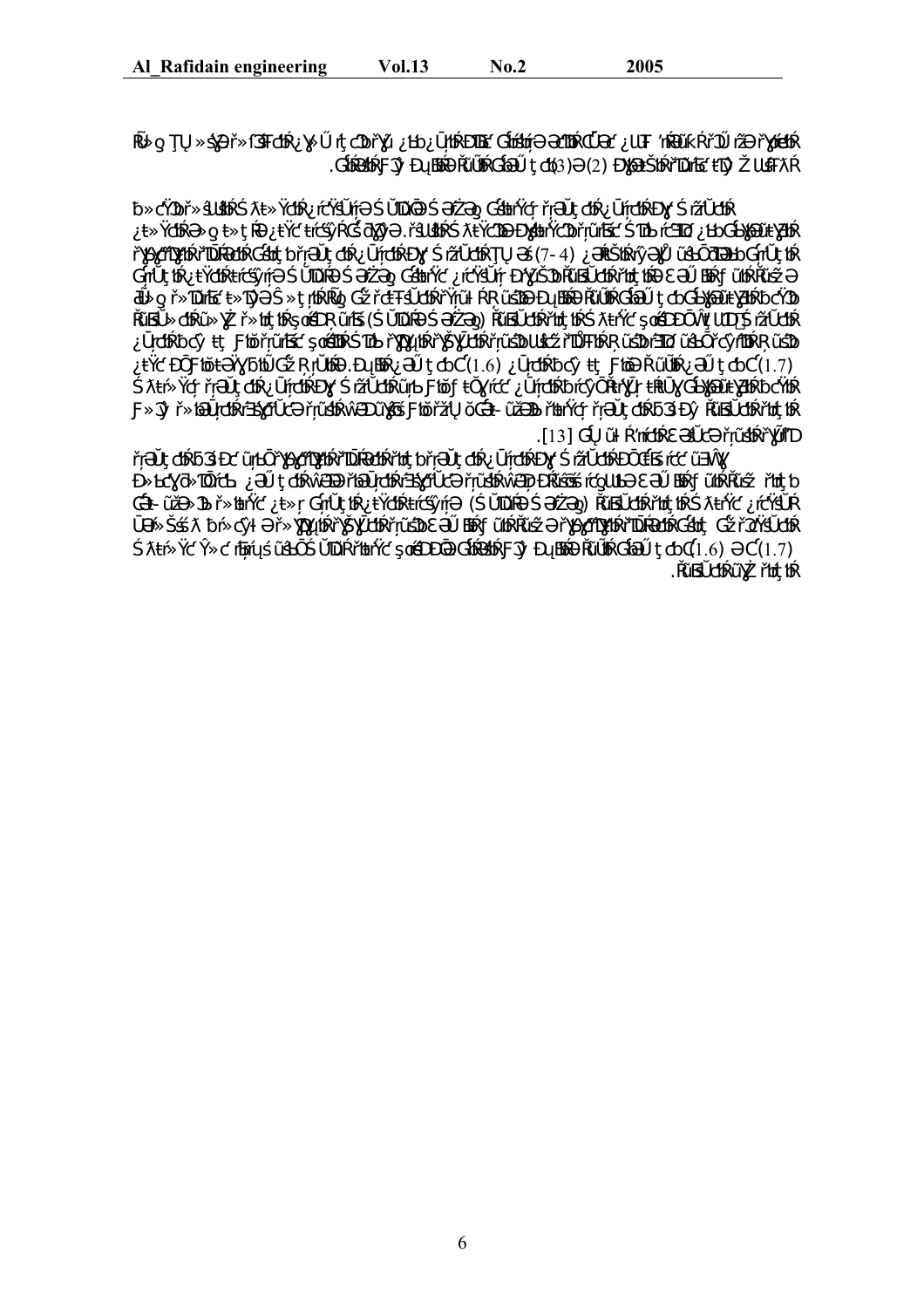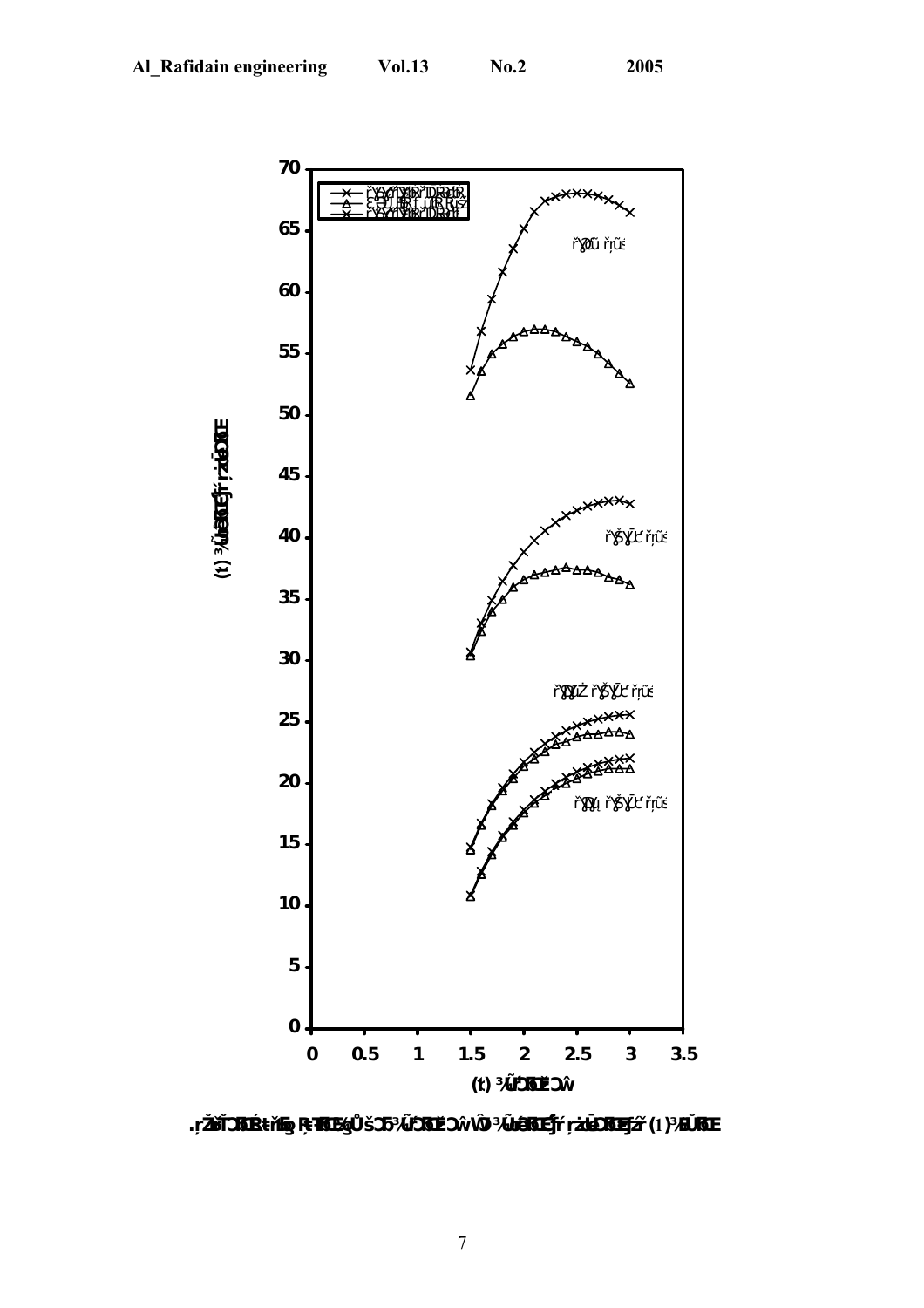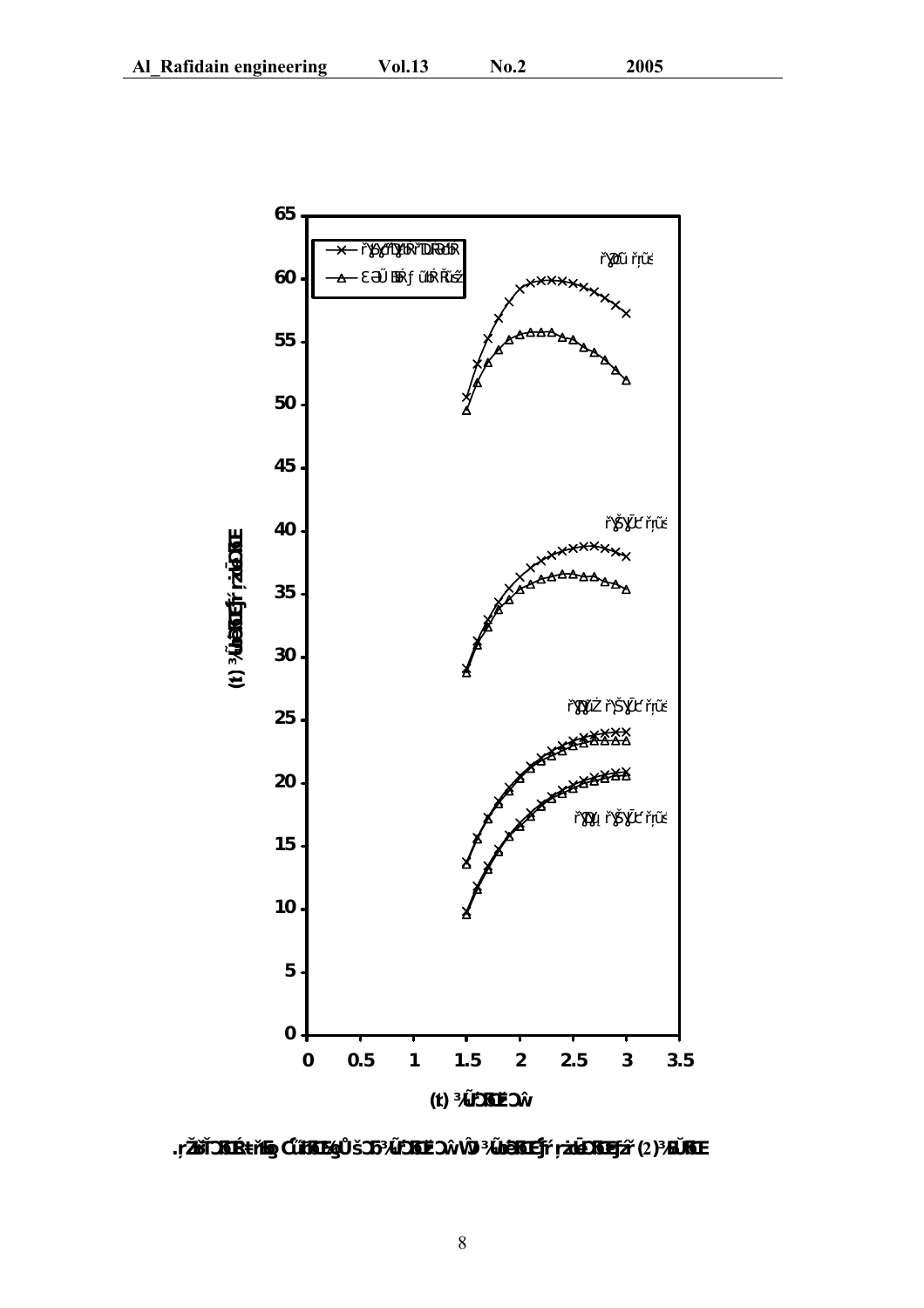|       |       |           |                        |       |       | ( ) $\varnothing$ |                        | $(4)$ $\varnothing$ |
|-------|-------|-----------|------------------------|-------|-------|-------------------|------------------------|---------------------|
|       |       |           | Ø                      |       |       |                   | Ø                      |                     |
|       |       | <b>©Ô</b> | $\widehat{\mathbb{O}}$ |       |       | <b>ÕÔ</b>         | $\widehat{\mathbb{O}}$ | ÔÔ                  |
|       |       | ÔÔ        |                        |       |       | ÔÔ                |                        | Ø                   |
|       |       |           |                        |       |       |                   |                        |                     |
| 67.6  | 68.8  | 49.6      | 50.63                  | 71.7  | 72.8  | 51.6              | 53.67                  | 1.5                 |
| 75.1  | 76.4  | 51.8      | 53.26                  | 79.4  | 80.8  | 53.6              | 56.83                  | 1.6                 |
| 81.7  | 83.4  | 53.4      | 55.30                  | 86.4  | 88.0  | 55.0              | 59.45                  | 1.7                 |
| 87.8  | 89.6  | 54.4      | 56.91                  | 92.8  | 94.6  | 55.8              | 61.67                  | 1.8                 |
| 93.5  | 95.4  | 55.2      | 58.19                  | 98.6  | 100.6 | 56.4              | 63.57                  | 1.9                 |
| 98.6  | 100.8 | 55.6      | 59.21                  | 104.0 | 106.2 | 56.8              | 65.20                  | 2.0                 |
| 103.4 | 105.8 | 55.8      | 59.69                  | 109.0 | 111.4 | 57.0              | 66.60                  | 2.1                 |
| 107.9 | 110.4 | 55.8      | 59.87                  | 113.7 | 116.2 | 57.0              | 67.45                  | 2.2                 |
| 112.1 | 114.8 | 55.8      | 59.91                  | 118.1 | 120.6 | 56.8              | 67.80                  | 2.3                 |
| 116.1 | 118.8 | 55.4      | 59.84                  | 122.2 | 124.8 | 56.4              | 68.02                  | 2.4                 |
| 119.8 | 122.6 | 55.2      | 59.66                  | 126.0 | 128.8 | 56.0              | 68.09                  | 2.5                 |
| 123.3 | 126.2 | 54.6      | 59.37                  | 129.7 | 132.6 | 55.6              | 68.04                  | 2.6                 |
| 126.6 | 129.6 | 54.2      | 58.99                  | 133.1 | 136.0 | 55.0              | 67.87                  | 2.7                 |
| 129.6 | 132.6 | 53.6      | 58.51                  | 136.3 | 139.4 | 54.2              | 67.55                  | 2.8                 |
| 132.6 | 135.6 | 52.8      | 57.94                  | 139.4 | 142.0 | 53.4              | 67.09                  | 2.9                 |
| 135.3 | 138.4 | 52.0      | 57.28                  | 142.3 | 145.4 | 52.6              | 66.52                  | 3.0                 |

|      |      |      |       |      |      | $()$ Ø |       | $(5)$ $\varnothing$ |
|------|------|------|-------|------|------|--------|-------|---------------------|
|      |      |      | Ø     |      |      |        | Ø     |                     |
|      |      | ÕÔ   | Ô     |      |      | ÕÔ     | Ô     | ÕÔ                  |
|      |      | ÔÔ   |       |      |      | ÕÔ     |       | Ø                   |
|      |      |      |       |      |      |        |       |                     |
| 34.6 | 35.8 | 28.8 | 29.14 | 36.9 | 38.0 | 30.4   | 30.71 | 1.5                 |
| 39.0 | 40.4 | 31.0 | 31.31 | 41.5 | 42.8 | 32.4   | 33.06 | 1.6                 |
| 42.9 | 44.6 | 32.4 | 33.00 | 45.6 | 47.2 | 34.0   | 34.91 | 1.7                 |
| 46.5 | 48.4 | 33.8 | 34.38 | 49.4 | 51.2 | 35.0   | 36.46 | 1.8                 |
| 49.9 | 51.8 | 34.6 | 35.48 | 52.8 | 54.8 | 36.0   | 37.76 | 1.9                 |
| 53.0 | 55.2 | 35.4 | 36.37 | 56.0 | 58.2 | 36.6   | 38.86 | 2.0                 |
| 55.8 | 58.2 | 35.8 | 37.09 | 59.0 | 61.4 | 37.0   | 39.80 | 2.1                 |
| 58.5 | 61.0 | 36.2 | 37.66 | 61.9 | 64.2 | 37.2   | 40.59 | 2.2                 |
| 61.1 | 63.6 | 36.4 | 38.10 | 64.5 | 67.0 | 37.4   | 41.25 | 2.3                 |
| 63.4 | 66.2 | 36.6 | 38.43 | 67.0 | 69.6 | 37.6   | 41.81 | 2.4                 |
| 65.7 | 68.6 | 36.6 | 38.65 | 69.3 | 72.2 | 37.4   | 42.25 | 2.5                 |
| 67.8 | 70.8 | 36.4 | 38.79 | 71.5 | 74.4 | 37.4   | 42.59 | 2.6                 |
| 69.8 | 72.8 | 36.4 | 38.83 | 73.6 | 76.6 | 37.2   | 42.84 | 2.7                 |
| 71.7 | 74.8 | 36.0 | 38.64 | 75.5 | 78.6 | 36.8   | 43.0  | 2.8                 |
| 73.5 | 76.5 | 35.8 | 38.35 | 77.4 | 80.4 | 36.6   | 43.06 | 2.9                 |
| 75.2 | 78.4 | 35.4 | 38.0  | 79.2 | 82.2 | 36.2   | 42.78 | 3.0                 |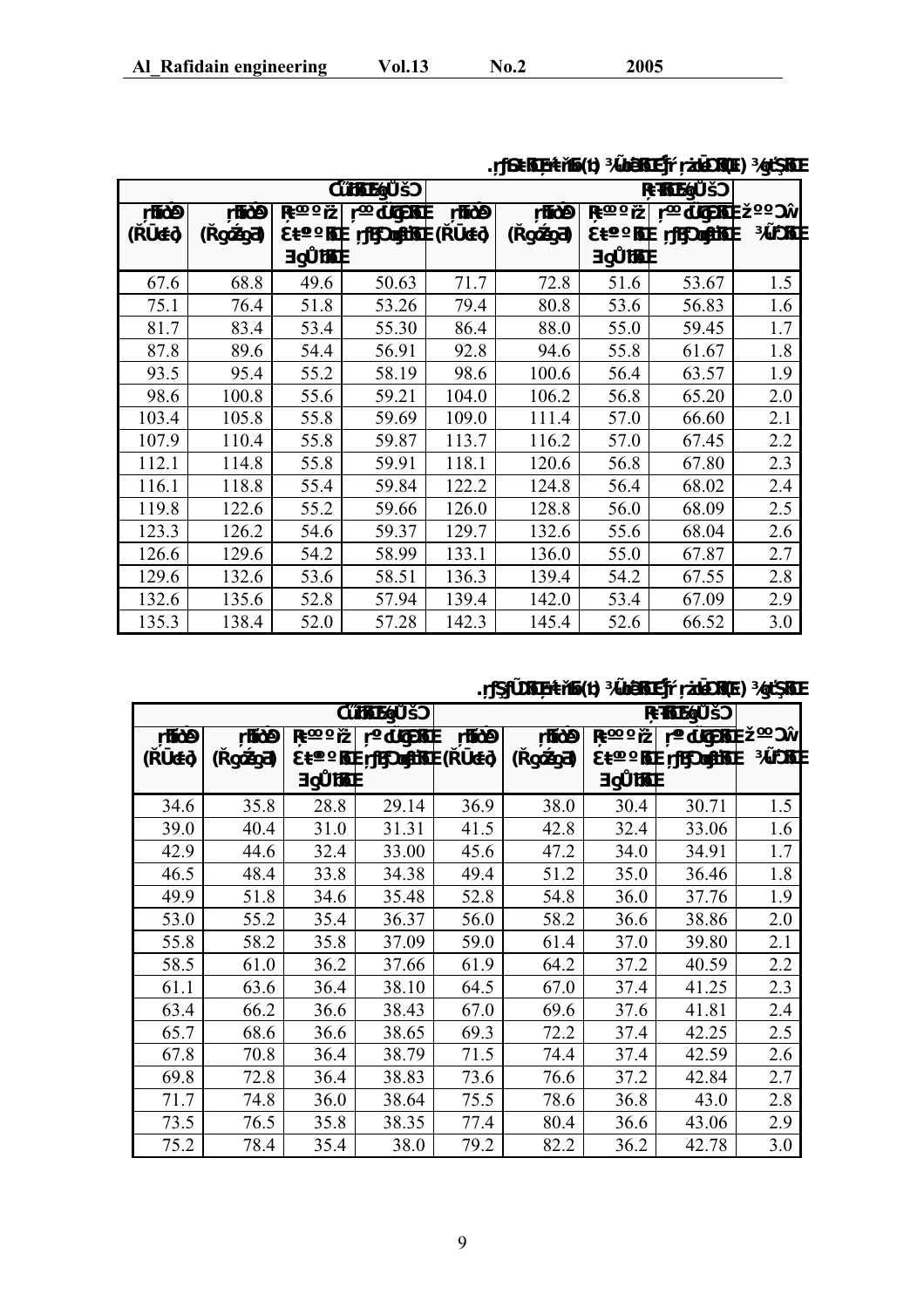|      |      |           |       |      |      | $\left(\ \right) \emptyset$ |       | (6) Ø |
|------|------|-----------|-------|------|------|-----------------------------|-------|-------|
|      |      |           | Ø     |      |      |                             | Ø     |       |
|      |      | <b>OO</b> | Ô     |      |      | ÕÔ                          | Ô     | ÔÔ    |
|      |      | ÔÔ        |       |      |      | ÕÔ                          |       | Ø     |
|      |      |           |       |      |      |                             |       |       |
| 14.0 | 15.0 | 13.6      | 13.77 | 15.3 | 16.4 | 14.6                        | 14.8  | 1.5   |
| 16.5 | 17.8 | 15.6      | 15.72 | 17.9 | 19.2 | 16.6                        | 16.75 | 1.6   |
| 18.7 | 20.2 | 17.2      | 17.30 | 20.2 | 21.8 | 18.2                        | 18.35 | 1.7   |
| 20.8 | 22.6 | 18.4      | 18.61 | 22.4 | 24.0 | 19.4                        | 19.66 | 1.8   |
| 22.7 | 24.6 | 19.4      | 19.70 | 24.3 | 26.2 | 20.4                        | 20.78 | 1.9   |
| 24.5 | 26.6 | 20.4      | 20.61 | 26.2 | 28.4 | 21.4                        | 21.73 | 2.0   |
| 26.2 | 28.4 | 21.2      | 21.38 | 27.9 | 30.2 | 22.0                        | 22.54 | 2.1   |
| 27.7 | 30.2 | 21.8      | 22.02 | 29.6 | 32.0 | 22.6                        | 23.24 | 2.2   |
| 29.2 | 31.8 | 22.2      | 22.56 | 31.1 | 33.6 | 23.2                        | 23.82 | 2.3   |
| 30.6 | 33.4 | 22.6      | 23.00 | 32.6 | 35.2 | 23.4                        | 24.29 | 2.4   |
| 31.9 | 34.8 | 23.0      | 23.36 | 34.0 | 36.8 | 23.8                        | 24.69 | 2.5   |
| 33.2 | 36.2 | 23.2      | 23.64 | 35.2 | 38.2 | 24.0                        | 25.00 | 2.6   |
| 34.4 | 37.4 | 23.4      | 23.84 | 36.5 | 39.6 | 24.0                        | 25.25 | 2.7   |
| 35.5 | 38.6 | 23.4      | 23.98 | 37.7 | 40.8 | 24.2                        | 25.43 | 2.8   |
| 36.6 | 39.8 | 23.4      | 24.06 | 38.8 | 42.0 | 24.2                        | 25.55 | 2.9   |
| 37.6 | 40.8 | 23.4      | 24.07 | 39.9 | 43.0 | 24.0                        | 25.60 | 3.0   |

|      |      |          |       |       |      | $()$ Ø   |       | $(7)$ $\varnothing$ |
|------|------|----------|-------|-------|------|----------|-------|---------------------|
|      |      |          | Ø     |       |      |          | Ø     |                     |
|      |      | ÕÔ<br>ÔÔ | Ô     |       |      | ÕÔ<br>ÕÔ | Ô     | ÕÔ<br>Ø             |
|      |      |          |       |       |      |          |       |                     |
| 9.7  | 10.6 | 9.6      | 9.85  | 10.8  | 11.8 | 10.8     | 10.89 | 1.5                 |
| 11.8 | 13.0 | 11.6     | 11.85 | 12.98 | 14.2 | 12.6     | 12.85 | 1.6                 |
| 13.7 | 15.2 | 13.2     | 13.46 | 14.96 | 16.4 | 14.2     | 14.44 | 1.7                 |
| 15.4 | 17.2 | 14.6     | 14.79 | 16.78 | 18.4 | 15.6     | 15.76 | 1.8                 |
| 17.0 | 19.0 | 15.8     | 15.91 | 18.47 | 20.4 | 16.6     | 16.88 | 1.9                 |
| 18.6 | 20.6 | 16.6     | 16.87 | 20.04 | 22.2 | 17.6     | 17.84 | 2.0                 |
| 20.0 | 22.2 | 17.4     | 17.68 | 21.51 | 23.8 | 18.4     | 18.66 | 2.1                 |
| 21.3 | 23.8 | 18.2     | 18.37 | 22.90 | 25.4 | 19.0     | 19.37 | 2.2                 |
| 22.6 | 25.2 | 18.8     | 18.96 | 24.21 | 26.8 | 19.6     | 19.98 | 2.3                 |
| 23.8 | 26.6 | 19.2     | 19.46 | 25.46 | 28.2 | 20.0     | 20.50 | 2.4                 |
| 25.0 | 27.8 | 19.6     | 19.88 | 26.64 | 29.4 | 20.4     | 20.94 | 2.5                 |
| 26.0 | 29.0 | 20.0     | 20.21 | 27.76 | 30.8 | 20.8     | 21.30 | 2.6                 |
| 27.0 | 30.0 | 20.2     | 20.48 | 28.83 | 31.8 | 21.0     | 21.60 | 2.7                 |
| 28.0 | 31.2 | 20.4     | 20.69 | 29.85 | 33.0 | 21.2     | 21.81 | 2.8                 |
| 29.0 | 32.2 | 20.6     | 20.83 | 30.80 | 34.0 | 21.2     | 21.96 | 2.9                 |
| 29.9 | 33.0 | 20.6     | 20.92 | 31.76 | 35.0 | 21.2     | 22.06 | 3.0                 |